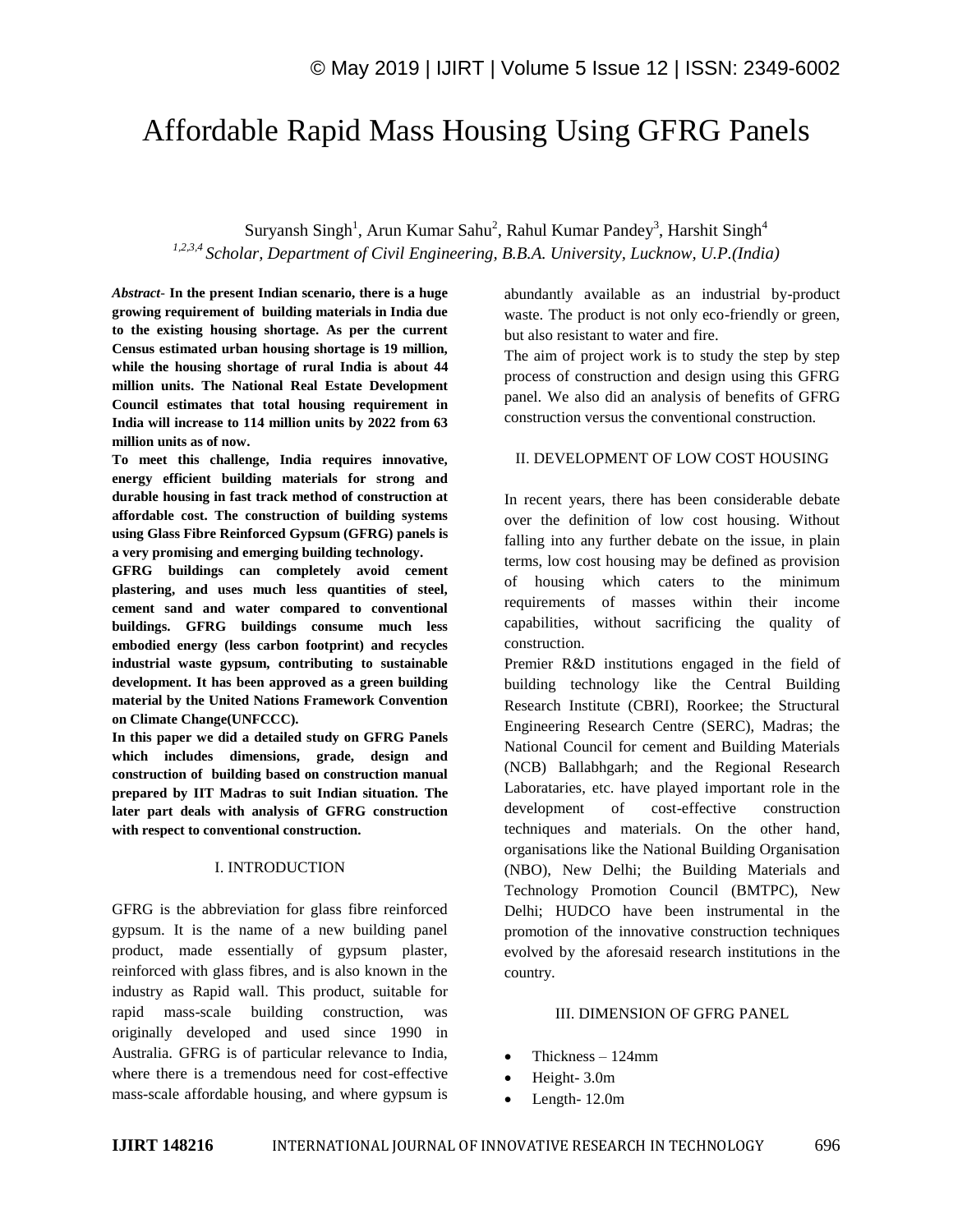# IV. GRADE OF PANELS

Class – 1 – Water resistant grade

GFRG panel for external walls, in wet areas and /or as floor and wall formwork for concrete filling

# Class – 2 – General Grade

GFRG panels for structural application or non– structural application in dry areas. These panels are general unsuitable for use as wall or floor formwork

# Class – 3 – Partition Grade

GFRG panel as non–structural internal partition walls in dry areas only

# V. DESIGN, CONSTRUCTION & WORKMANSHIP

GFRG buildings are designed as load bearing systems. Hence, all the walls have to be started from the foundation or plinth beam till the terrace. Ideally, the same floor plan has to be replicated for all floors in multi-storey buildings. Buildings can be designed up to ten storeys in low seismic zones, using GFRG panels (and to lesser height in high seismic zones), without conventional columns and beams. In this building system, the foundation is conventional, while the entire structural elements in super structure is constructed using GFRG panels.

Limit states design procedures are used for the design of GFRG buildings, considering the ultimate limit state for strength design, as well as serviceability requirements as recommended in IS 456: 2000. Earthquake resistant design is carried out in compliance with the requirements of international codes (in India IS 1893 (Part 1): 2002), where the response reduction factor (R) is taken as 3.0 for seismic load calculations.

The construction of GFRG building is different from the conventional method. It requires special type of equipment, tools and tackles such as appropriate crane for loading, unloading and erecting the panels, lifting jaws and spreader bar for lifting the panels and adjustable later props for supporting wall panels after erection.

Rapidwall enables fast track method of construction. Conventional building construction involves various cumbersome and time consuming processes, like:

- cement plastering requiring curing
- casting of RCC slabs requiring cantering and scaffolding and curing
- removal of cantering and scaffolding
- plastering of ceilings

# VI. COST ANALYSIS OF GFRG PANEL **CONSTRUCTION**

The main component that goes into construction of GFRG Panels is a powder that is a residual of many fertilizer industries and is available at very cheap rate in market. Apart from the cost, it is easier to assemble and does not require curing time (like normal concrete). It therefore decreases the duration of construction and hence labour cost involved. To summarize the GFRG technique saves money by:

- Providing cheaper substitute than Concrete and Bricks for construction
- Reducing the duration of overall construction and hence saving labour cost

As the panels are prefabricated, they can be cut to require sizes based on room sizes, and used thus giving way to rapid construction.

Direct cost was concluded to be divided into 6 categories. The categories for the direct cost are:

- GFRG panels,
- Panel accessories
- Electric hand tools
- Crane cost
- Labours cost
- Reinforced concrete cost

## VII. ADVANTAGES OF GFRG PANELS

Major advantages of GFRG Panel construction are mentioned as under:

- 1. Higher speed of construction.
- 2. More carpet area for the same built-up area: thickness of wall panels is only 124mm.
- 3. Less embodied energy and carbon footprint significant reduction in use of steel, cement, sand and water, recycling of industrial waste gypsum.
- 4. Less cost of construction: savings in materials; no cement plastering.
- 5. Less building weight (panels weigh only 44 kg/m2), thereby reduction in design for seismic

masonary wall construction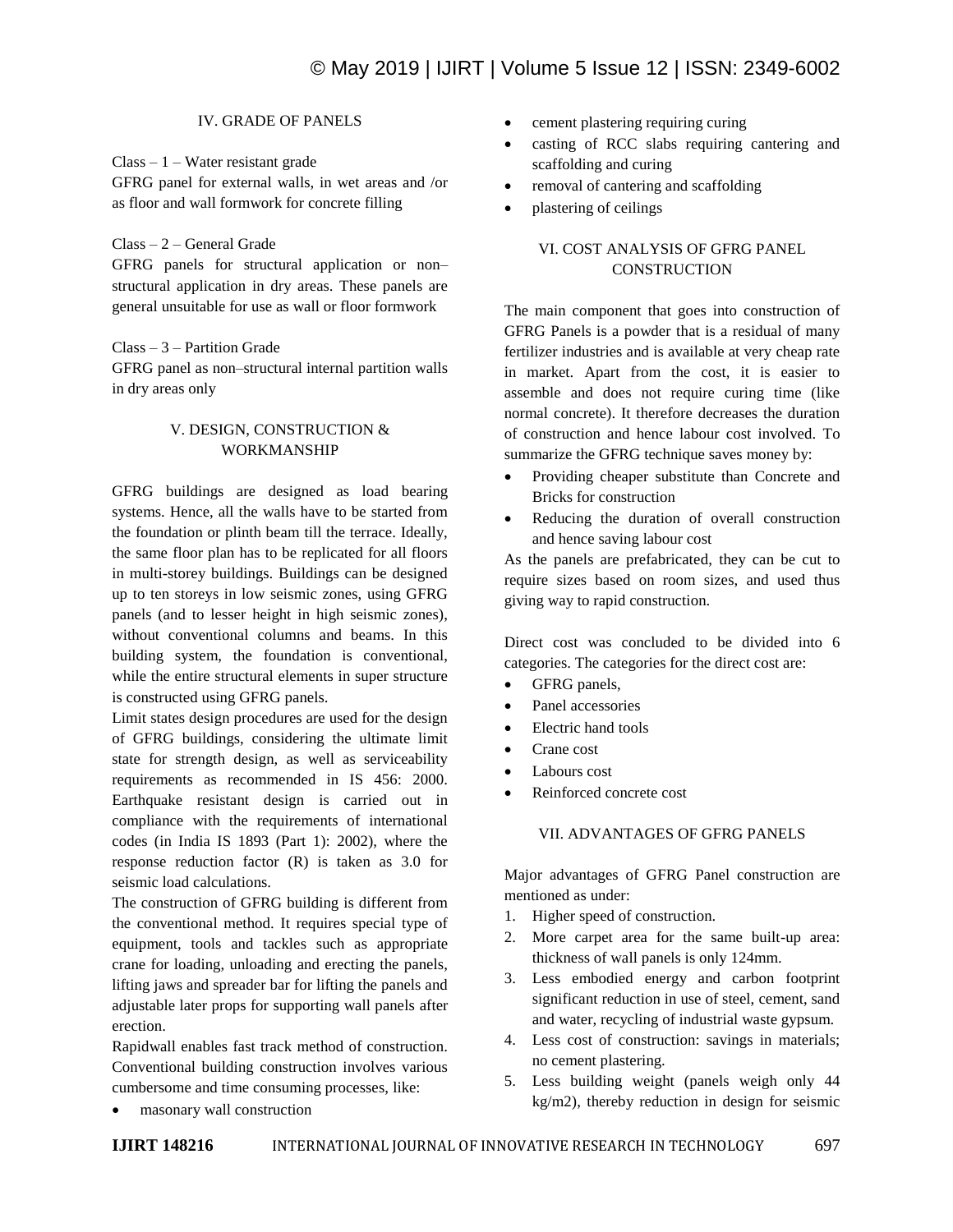forces and savings in foundation, especially in multi-storeyed buildings.

- 6. 8 to 10 storeyed buildings can be designed using GFRG panels, without the need of conventional RC beams and columns.
- 7. Very good finishes of GFRG buildings: use of factory made panels for all the walls, floors and staircases.
- 8. Less CO2 emission compared to other conventional building materials.
- 9. Better thermal comfort inside GFRG building compared to conventional buildings.
- 10. Since gypsum is a hard material there is no creep in the GFRG panel so it is major asset of this type of construction.

# VIII. LIMITATION OF GFRG CONSTRUCTION

Although theoretically there are no drawbacks of using this technology, a few practical issues do arise

- 1. We need some expertise in order make a house using this technology. The handing, fixing and equipment requirement for these panels is fairly different from conventional style. Although it is not very difficult to learn the right techniques, it will eventually take time for becoming and industry trend
- 2. The Panels are customized according the design and drawings of your house when manufactured. Unfortunately, you cannot make a lot of changes during fixing stage. Hence planning is important. Also the doors, windows and other openings are made by cutting through the panels, hence the planning for placing doors and windows also needs to be extensive.
- 3. In India, if you looking to do a construction in a normal populated area, it is very likely that your plot is already surrounded by built house. The GFRG technique needs empty space around the plot so that cranes can be placed while fixing panels. Also the panels need special care while storing them and need more space as compared to cement/blocks. These 2 factors make it difficult for a full scale implementation in India .Empty space to store and move Panels is needed.

## IX. GFRG vs CONVENTIONAL CONSTRUCTION

Comparison of Construction Time between RCC and GFRG Construction:

| S.No                  | <b>Item of Work</b> | <b>RCC</b>  | <b>GFRG</b>             |
|-----------------------|---------------------|-------------|-------------------------|
|                       |                     | (Duration   | (Duration               |
|                       |                     | in Days)    | in Days)                |
|                       |                     |             |                         |
| 1                     | Earth work          | $2 - 4$     | $2 - 4$                 |
|                       | <b>Excavation</b>   |             |                         |
| $\overline{2}$        | C.C Bed 1:4:8       | $2 - 3$     | $2 - 3$                 |
| 3                     | <b>Brickwork</b> in | $5 - 7$     | $5 - 7$                 |
|                       | Foundation          |             |                         |
|                       |                     |             |                         |
| 4                     | Plinth Beam with    | $2-4$       | $2-4$                   |
|                       | <b>DPC</b>          |             |                         |
| 5                     | Columns             | $9 - 10$    |                         |
| 6                     | Walls (Brick /      | $10-15$     | $2-4$                   |
|                       | GFRG)               |             |                         |
| 7                     | <b>Beams</b>        | $15 - 18$   |                         |
| 8                     | Lintels and         | $4 - 5$     | $2 - 3$                 |
|                       | Sunshades           |             |                         |
| 9                     | Slab                | 28          | 14                      |
| 10                    | Plastering          | $10-12$     |                         |
| $\overline{11}$       | White Wash          | $3-4$       |                         |
| 12                    | <b>Colour Wash</b>  | $2 - 3$     | $2 - 3$                 |
| 13                    | Flooring            | 3           | $\overline{\mathbf{3}}$ |
| <b>Total Duration</b> |                     | 98-115      | <b>34-44 Days</b>       |
|                       |                     | <b>Days</b> |                         |

Advantages of GFRG over the Conventional RCC Concrete:

#### Creep

Since gypsum is a hard material there is no creep in the GFRG panel so it is major asset of this type of construction

#### Shrinkage in concrete

In the Rapid wall system, there is no volume change even at high temperatures.

#### Dampness

The movement of moisture through concrete structures is dampness. There is no dampness problem in GFRG panel wall system.

Comparison of Construction Material used between Conventional and GFRG Construction: